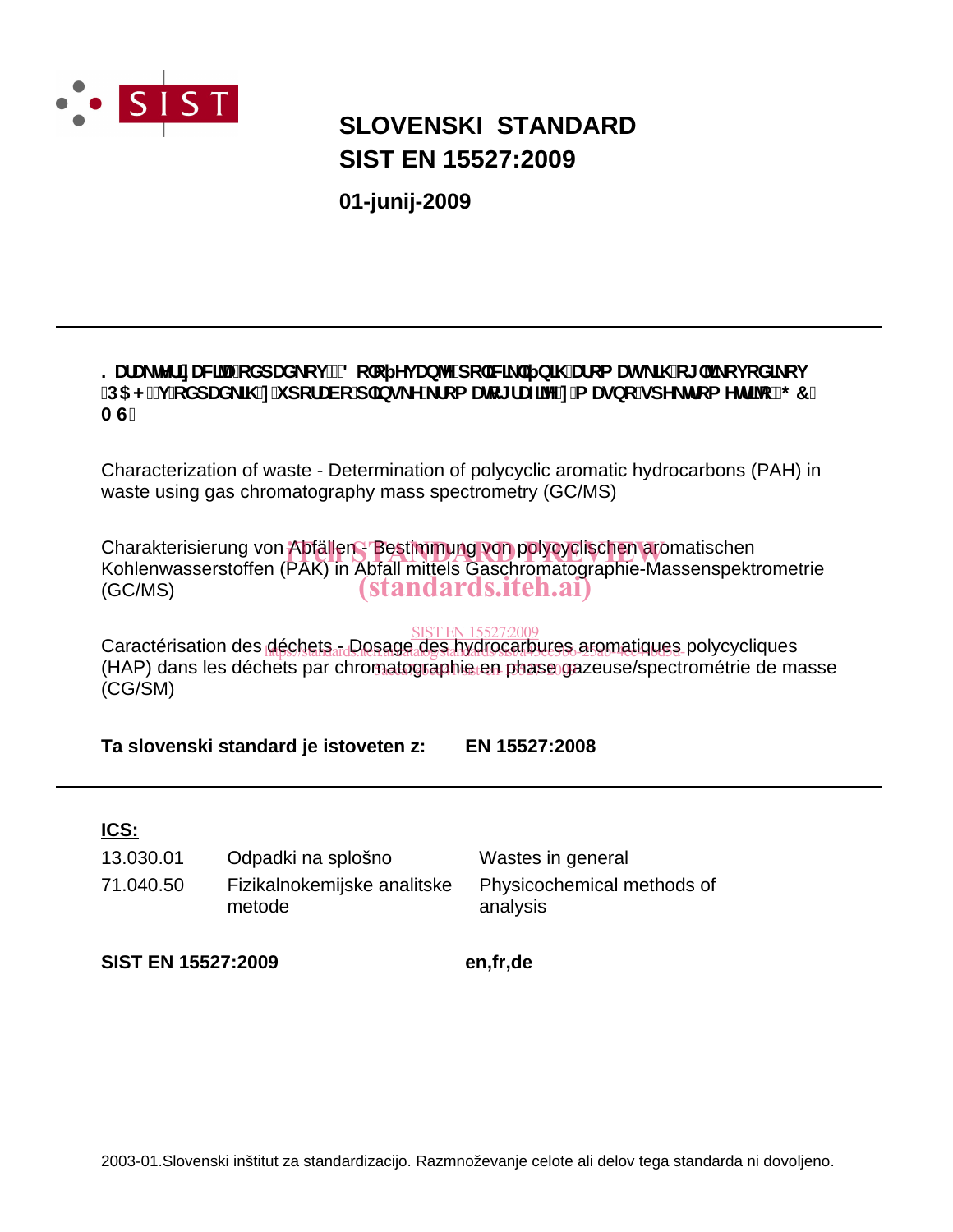

# iTeh STANDARD PREVIEW (standards.iteh.ai)

SIST EN 15527:2009 https://standards.iteh.ai/catalog/standards/sist/a43ee3b6-25ab-4ec4-bd5d-5aeca7ebed41/sist-en-15527-2009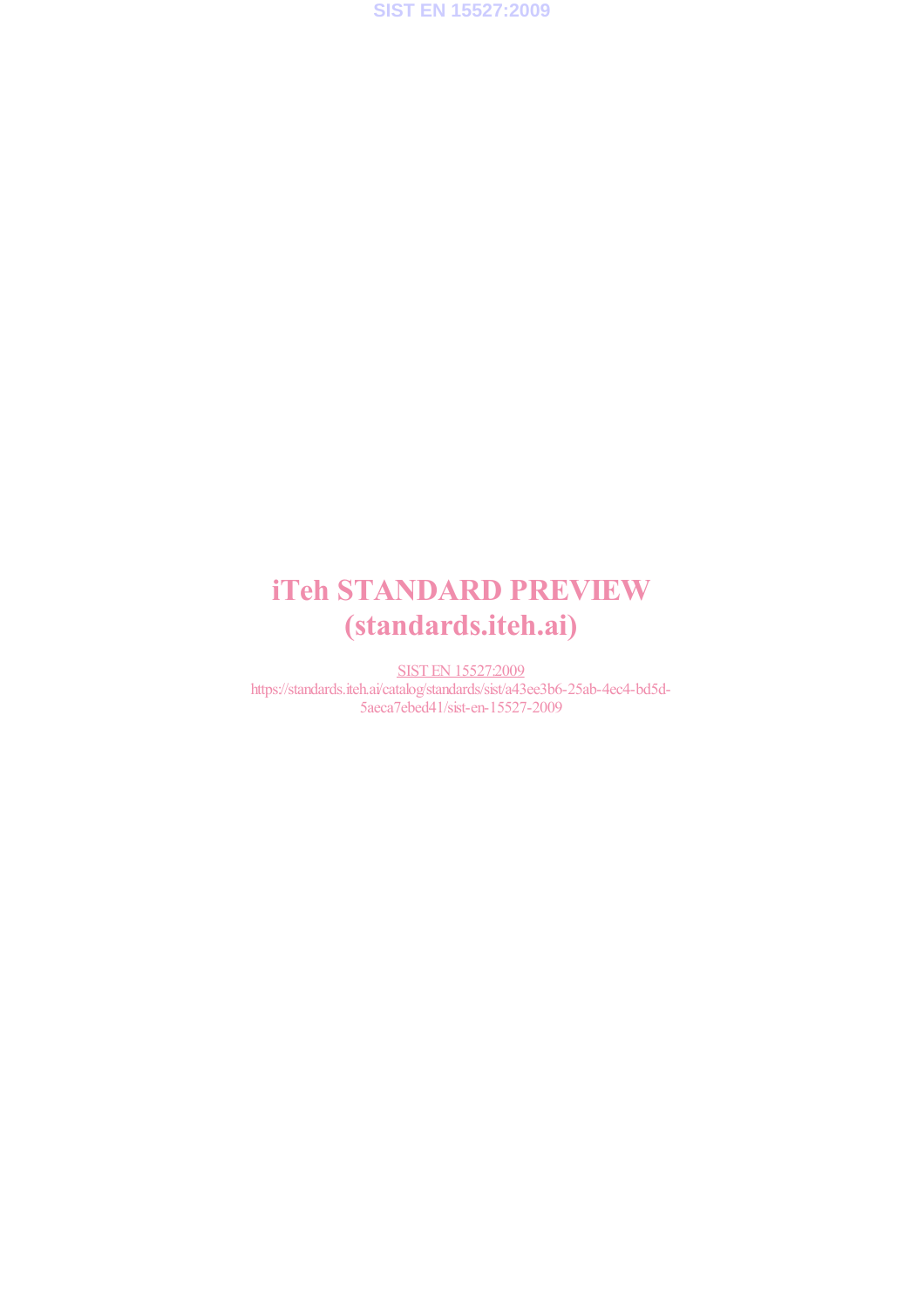### **SIST EN 15527:2009**

# EUROPEAN STANDARD NORME EUROPÉENNE EUROPÄISCHE NORM

# **EN 15527**

July 2008

ICS 13.030.01; 71.040.50

English Version

# Characterization of waste - Determination of polycyclic aromatic hydrocarbons (PAH) in waste using gas chromatography mass spectrometry (GC/MS)

Caractérisation des déchets - Dosage des hydrocarbures aromatiques polycycliques (HAP) dans les déchets par chromatographie en phase gazeuse/spectrométrie de masse (CG/SM)

Charakterisierung von Abfällen - Bestimmung von polycyclischen aromatischen Kohlenwasserstoffen (PAK) in Abfall mittels Gaschromatographie-Massenspektrometrie (GC/MS)

This European Standard was approved by CEN on 29 May 2008.

CEN members are bound to comply with the CEN/CENELEC Internal Regulations which stipulate the conditions for giving this European Standard the status of a national standard without any alteration. Up-to-date lists and bibliographical references concerning such national standards may be obtained on application to the CEN Management Centre or to any CEN member.

This European Standard exists in three official versions (English, French, German). A version in any other language made by translation This European Standard exists in three official versions (English, French, German). A version in any other language made by translation<br>under the responsibility of a CEN member into its own language and hotffied to the CEN official versions.

CEN members are the national standards bodies of Austria, Belgium, Bulgaria, Cyprus, Czech Republic, Denmark, Estonia, Finland, France, Germany, Greece, Hungary, Iceland, Ireland, Italy, Latvia, Lithuania, Luxembourg, Malta, Netherlands, Norway, Poland, Portugal, France, Germany, Greece, Hungary, Iceland, Ireland, Italy, Latyla, Lithuania, Luxembourg, Malta, Net<br>Romania, Slovakia, Slovenia, Spain, Sweden, Switzerland and United Kingdom. 5aeca7ebed41/sist-en-15527-2009



EUROPEAN COMMITTEE FOR STANDARDIZATION COMITÉ EUROPÉEN DE NORMALISATION EUROPÄISCHES KOMITEE FÜR NORMUNG

**Management Centre: rue de Stassart, 36 B-1050 Brussels**

Ref. No. EN 15527:2008: E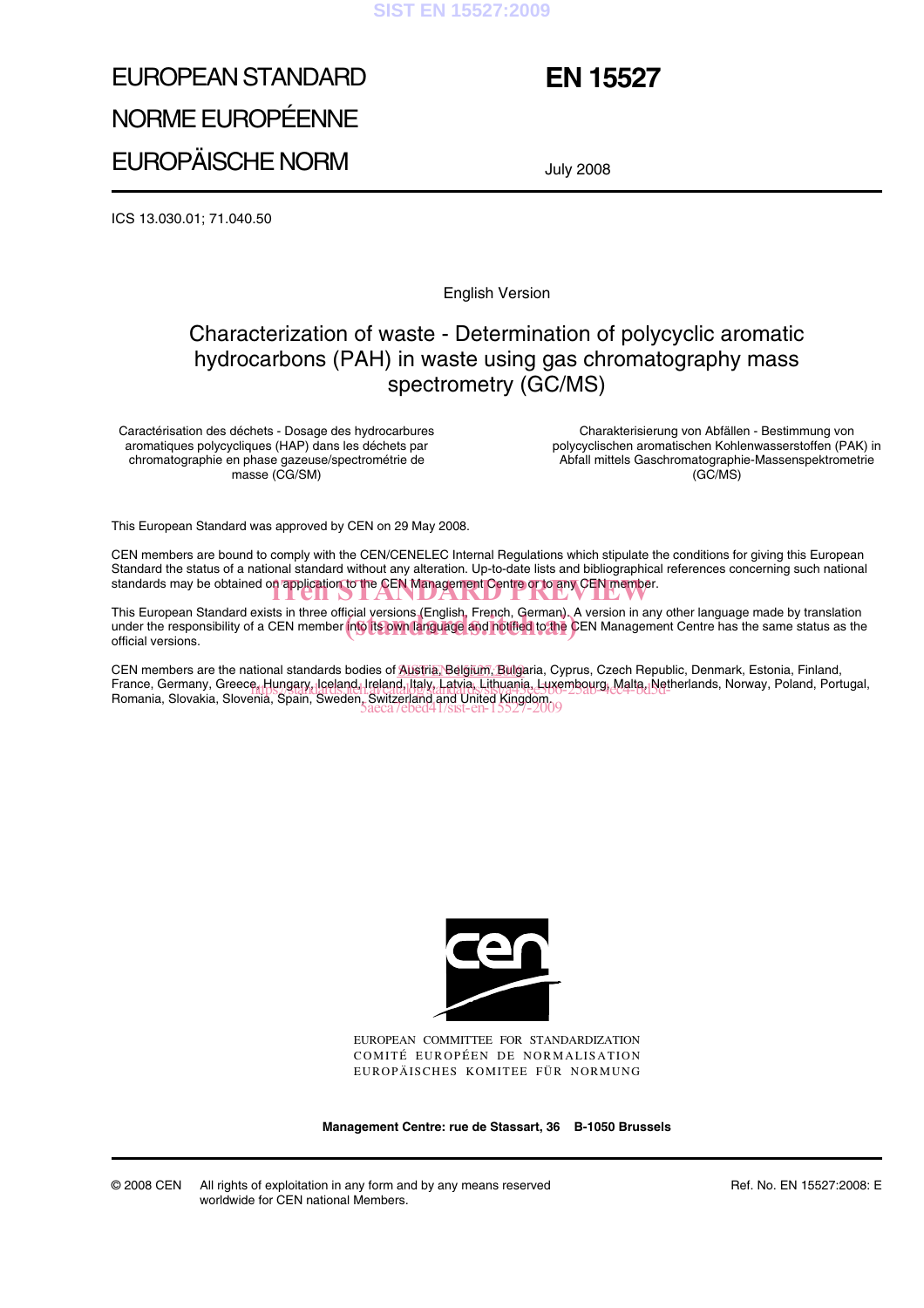# **Contents**

| 1                                    |                                                                                                                                                                                                                               |  |  |  |
|--------------------------------------|-------------------------------------------------------------------------------------------------------------------------------------------------------------------------------------------------------------------------------|--|--|--|
| $\mathbf{2}$                         |                                                                                                                                                                                                                               |  |  |  |
| 3                                    |                                                                                                                                                                                                                               |  |  |  |
| $\blacktriangle$                     |                                                                                                                                                                                                                               |  |  |  |
| 5<br>5.1<br>5.2<br>5.3<br>5.4<br>5.5 |                                                                                                                                                                                                                               |  |  |  |
| 6                                    |                                                                                                                                                                                                                               |  |  |  |
| 6.1<br>6.2                           |                                                                                                                                                                                                                               |  |  |  |
| 6.3<br>6.4                           |                                                                                                                                                                                                                               |  |  |  |
| 7                                    | Preparation of standard solutions tandard standard standard standard standard standard standard standard standard standard standard standard standard standard standard standard standard standard standard standard standard |  |  |  |
| 8                                    |                                                                                                                                                                                                                               |  |  |  |
| 8.1                                  | Interference during sampling, storage and extraction 43se3b6-25ab-4ec4-bd5d-                                                                                                                                                  |  |  |  |
| 8.2                                  |                                                                                                                                                                                                                               |  |  |  |
| 9                                    |                                                                                                                                                                                                                               |  |  |  |
| 10<br>10.1                           |                                                                                                                                                                                                                               |  |  |  |
| 10.2                                 |                                                                                                                                                                                                                               |  |  |  |
| 10.3                                 |                                                                                                                                                                                                                               |  |  |  |
| 11<br>11.1                           |                                                                                                                                                                                                                               |  |  |  |
| 11.2                                 |                                                                                                                                                                                                                               |  |  |  |
| 11.3<br>11.4                         |                                                                                                                                                                                                                               |  |  |  |
| 11.5                                 |                                                                                                                                                                                                                               |  |  |  |
| 11.6<br>11.7                         |                                                                                                                                                                                                                               |  |  |  |
| 12                                   |                                                                                                                                                                                                                               |  |  |  |
| 13                                   |                                                                                                                                                                                                                               |  |  |  |
|                                      |                                                                                                                                                                                                                               |  |  |  |
|                                      |                                                                                                                                                                                                                               |  |  |  |
|                                      | Annex C (informative) Summary of general requirements and recommendations36                                                                                                                                                   |  |  |  |
|                                      |                                                                                                                                                                                                                               |  |  |  |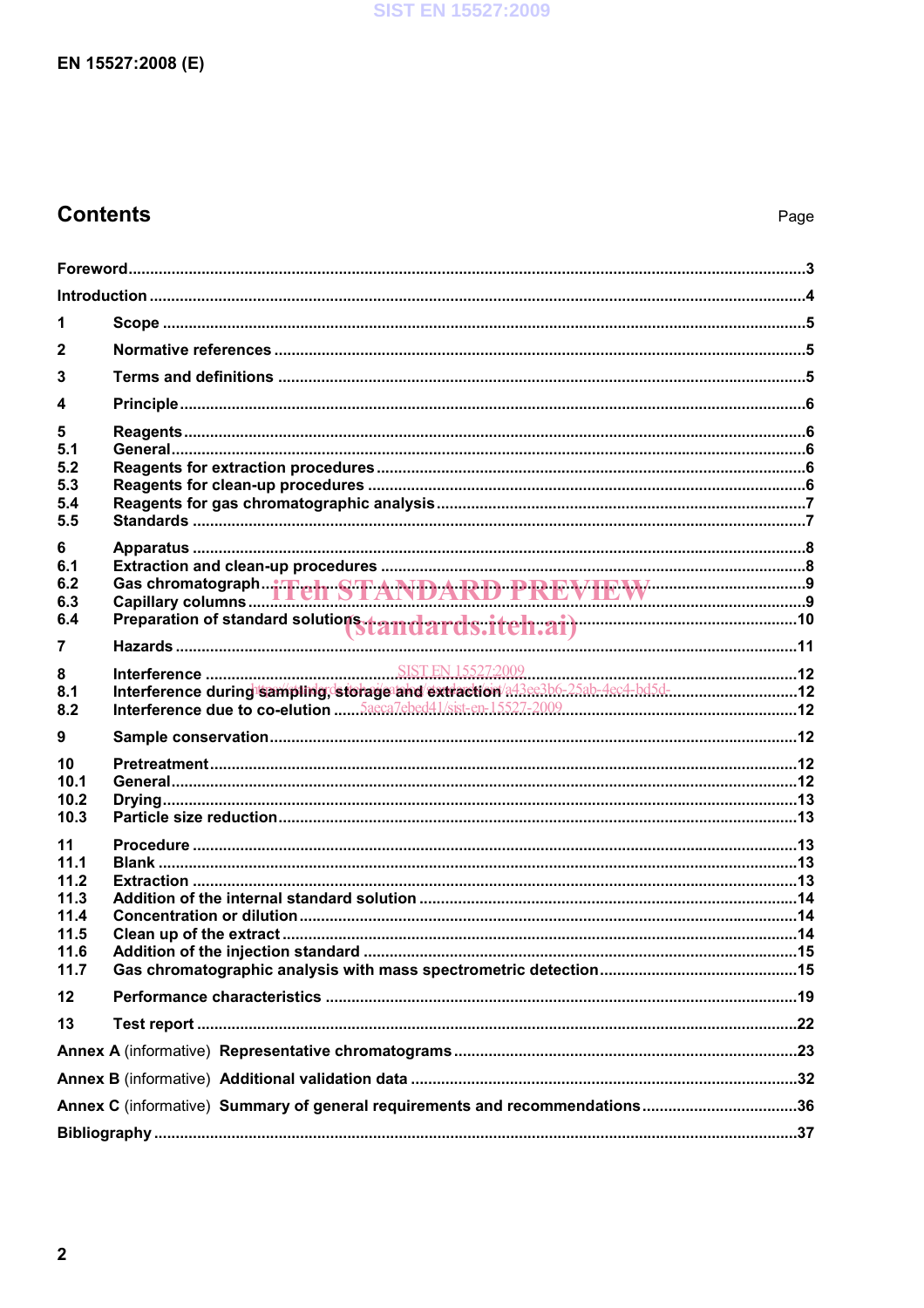# **Foreword**

This document (EN 15527:2008) has been prepared by Technical Committee CEN/TC 292 "Characterization of waste", the secretariat of which is held by NEN.

This European Standard shall be given the status of a national standard, either by publication of an identical text or by endorsement, at the latest by January 2009, and conflicting national standards shall be withdrawn at the latest by January 2009.

Attention is drawn to the possibility that some of the elements of this document may be the subject of patent rights. CEN [and/or CENELEC] shall not be held responsible for identifying any or all such patent rights.

According to the CEN/CENELEC Internal Regulations, the national standards organizations of the following countries are bound to implement this European Standard: Austria, Belgium, Bulgaria, Cyprus, Czech Republic, Denmark, Estonia, Finland, France, Germany, Greece, Hungary, Iceland, Ireland, Italy, Latvia, Lithuania, Luxembourg, Malta, Netherlands, Norway, Poland, Portugal, Romania, Slovakia, Slovenia, Spain, Sweden, Switzerland and the United Kingdom.

# iTeh STANDARD PREVIEW (standards.iteh.ai)

SIST EN 15527:2009 https://standards.iteh.ai/catalog/standards/sist/a43ee3b6-25ab-4ec4-bd5d-5aeca7ebed41/sist-en-15527-2009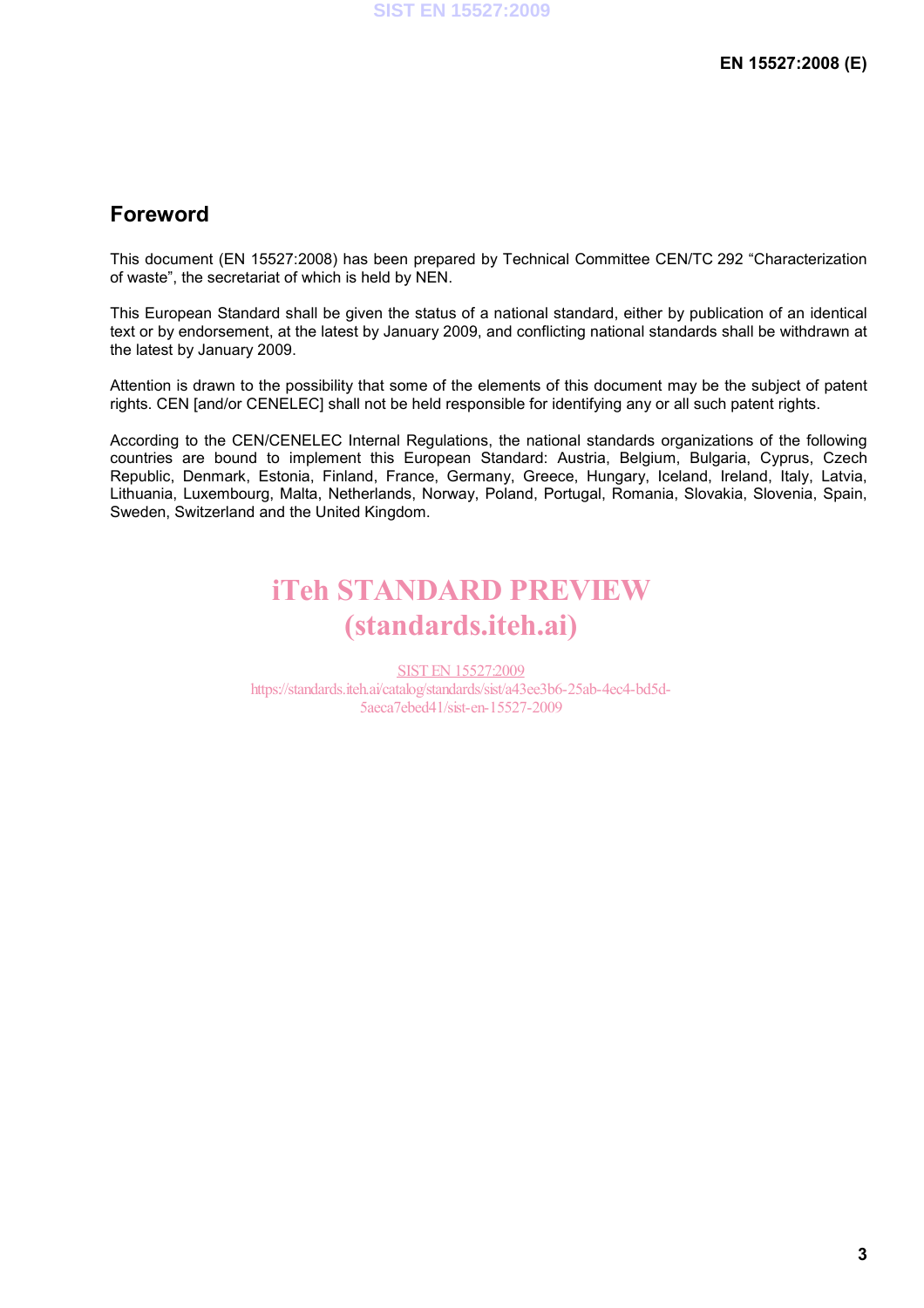# **Introduction**

Polynuclear aromatic hydrocarbons (PAH) are ubiquitous because of the fact that they are released in appreciable quantities every year into the environment through the combustion of organic materials such as coal, fuel oils, petrol, wood, refuse and plant materials. Since some of these PAH compounds are carcinogenic or mutagenic, their presence in the environment (air, water, soil, sediment and waste) are regularly monitored and controlled. At present, the determination of PAH is carried out in these matrices in most of the routine laboratories following the preceding steps for sampling, pre-treatment, extraction, clean-up by measurement of specific PAH by means of gas chromatography in combination with mass spectrometric detection(GC-MS) or by HPLC in combination with UV-DAD- or Fluorescence-detection (HPLC-UV-DAD/FLD). However, the different matrices covered in this standard may contain a lot of contaminants. For this reason, the GC-MS method seems to be most appropriate for waste analysis.

# iTeh STANDARD PREVIEW (standards.iteh.ai)

SIST EN 15527:2009 https://standards.iteh.ai/catalog/standards/sist/a43ee3b6-25ab-4ec4-bd5d-5aeca7ebed41/sist-en-15527-2009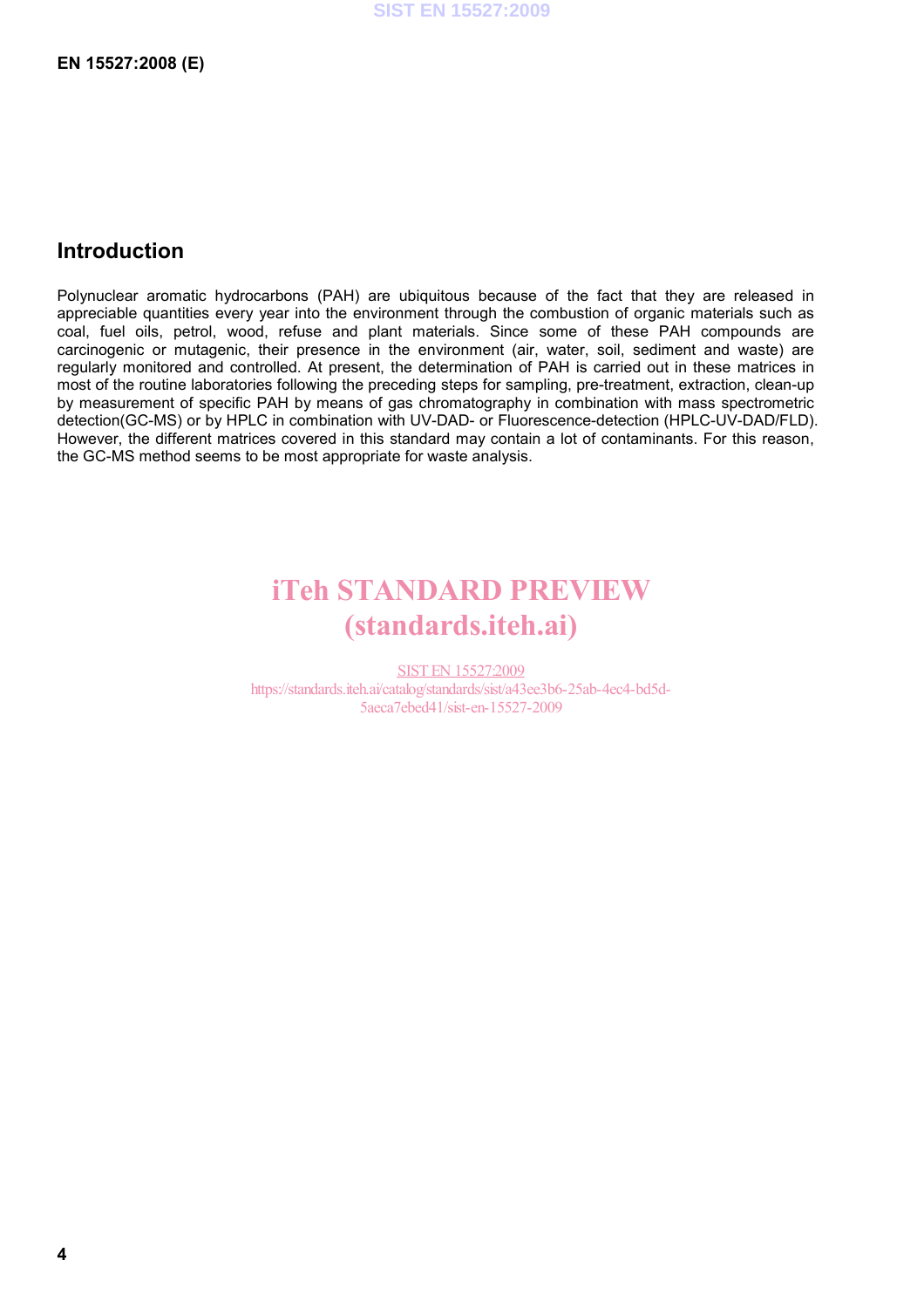# **1 Scope**

This European Standard specifies the quantitative determination of 16 polynuclear aromatic hydrocarbons (PAH) according to the priority list of the Environmental Protection Agency (EPA, 1982). This European Standard is applicable for wastes such as contaminated soil, sludge and rubble, bitumen or waste containing bitumen.

This European Standard describes a gas chromatographic method with mass spectrometric detection (GC-MS). Under the conditions specified in this document, a typical lower limit of application of 0,1 mg/kg for each individual PAH can be achieved.

NOTE 1 This method may be applied to the analysis of other PAH compounds not specified in the scope provided its applicability has been proven by proper in-house validation experiments.

NOTE 2 For some materials, e. g. bitumen, the lower limit of application of 0,1 mg/kg cannot be achieved due to interferences.

NOTE 3 Under certain circumstances the method may be applicable to PAH concentrations lower than 0.1 mg/kg but it is in the responsibility of the laboratory to provide proper validation data for such low concentrations.

### **2 Normative references**  iTeh STANDARD PREVIEW

The following referenced documents are indispensable for the application of this document. For dated The following referenced documents are indispensable for the application of this document. For dated referenced document (including any amendments) applies.

EN 14346, *Characterization of waste — Calculation of dry matter by determination of dry residue or water*  SIST EN 15527:2009 *content* ht**zanon of wasie <del>al</del>iculation of dry maller by determina**<br>https://standards.iteh.ai/catalog/standards/sist/a43ee3b6-23ab-4ec4-bd5d-5aeca7ebed41/sist-en-15527-2009

EN 15002, *Characterization of waste — Preparation of test portions from the laboratory sample*

ISO 14507, *Soil quality — Pretreatment of samples for determination of organic contaminants*

# **3 Terms and definitions**

For the purposes of this document, the following terms and definitions apply.

### **3.1**

# **analyte**

selected polynuclear aromatic hydrocarbons (PAH) with 2 to 6 condensed aromatic rings (see Table 1)

#### **3.2**

#### **calibration standard**

solution of PAH prepared from a secondary standard and/or stock solutions of native PAH and deuterated PAH used to calibrate the response of the instrument

#### **3.3**

#### **extraction standard**

deuterated PAH or native (unlabeled) PAH of medium volatility that are unlikely to be present in waste added to the sample before extraction and used for control of the extraction efficiency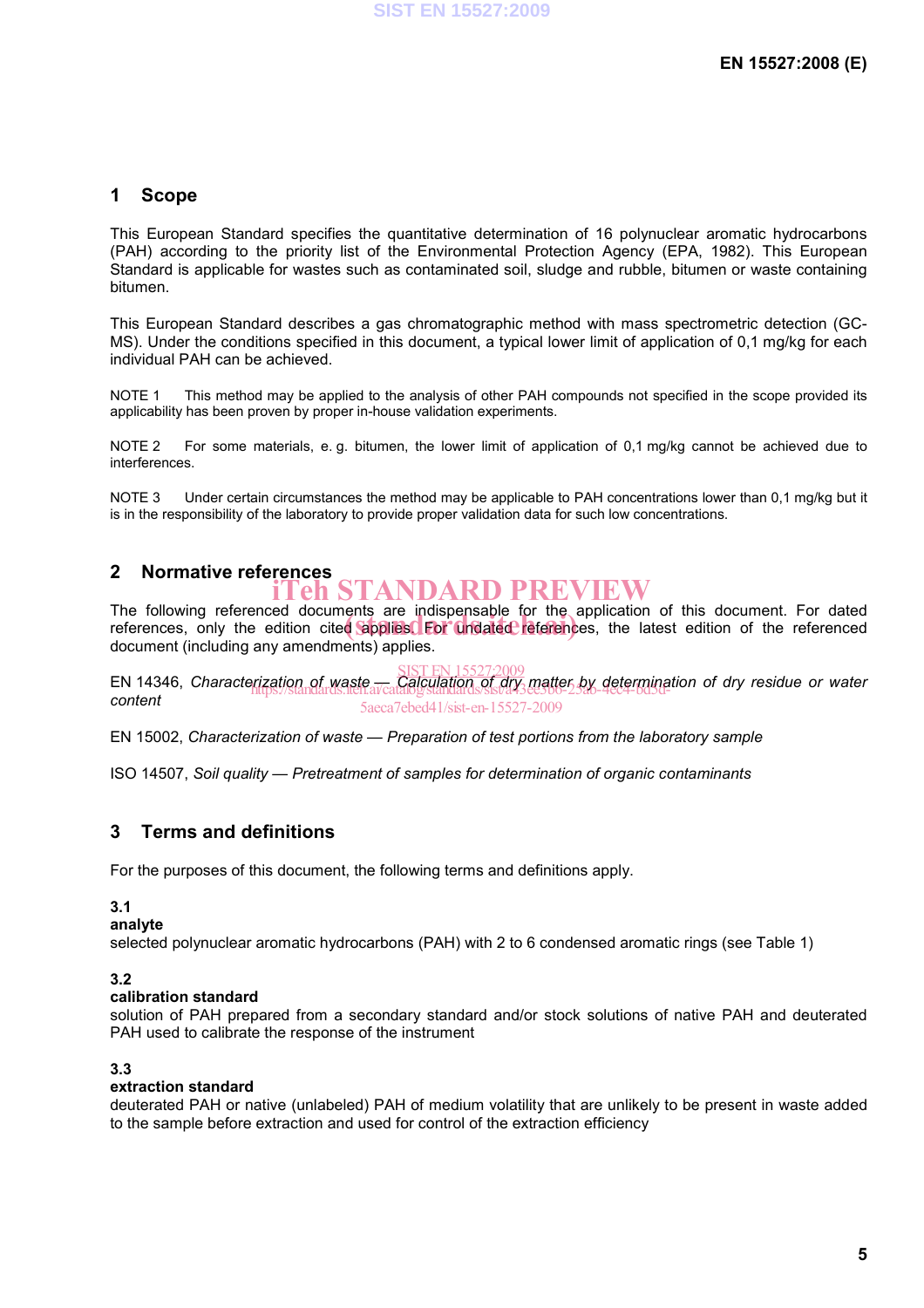# **3.4**

### **internal standard**

deuterated PAH added to the sample after extraction and used for quantification of the concentrations of PAH in the sample

### **3.5**

### **injection standard**

deuterated or native PAH that are unlikely to be present in waste samples added to the sample extract before injection into the GC, to monitor variability of instrument response and the recovery of the internal/extraction standards

# **4 Principle**

The PAH are extracted from the sample by use of acetone and a hexane-like solvent. If appropriate, the obtained extract is purified by adsorption column chromatography. The extract is analysed by gas chromatography with mass spectrometric detection (GC-MS) using capillary columns of low polarity. Concentrations of PAH are quantified using an internal-standard-method.

# **5 Reagents**

# **5.1 General**

All reagents shall be of recognised analytical grade. The suitability of the reagents shall be checked by running a blank determination as described in  $\texttt{ANDARD PREVIEW}$ 

# 5.2 Reagents for extraction procedureandards.iteh.ai)

# 5.2.1 Reagents for extraction by shaking/sonication **15527:2009**

https://standards.iteh.ai/catalog/standards/sist/a43ee3b6-25ab-4ec4-bd5d-

**5.2.1.1** Acetone. 5aeca7ebed41/sist-en-15527-2009

**5.2.1.2** Petroleum ether (Boiling range 40 °C to 60 °C) or n-hexane or iso-hexane or cyclohexane (hexane-like solvents with a boiling range between 30 °C and 68 °C are allowed).

**5.2.1.3** Sodium chloride, anhydrous.

**5.2.1.4** Distilled water or water of equivalent quality.

**5.2.1.5** • Anhydrous sodium sulphate, heated for at least 6 h to 550 °C ± 20 °C, cooled to about 200 °C in the furnace and then to ambient temperature in a desiccator containing magnesium perchlorate or a suitable alternative. The anhydrous sodium sulphate shall be kept carefully sealed. Commercial available anhydrous sodium sulphate is also applicable.

# **5.2.2 Reagents for Soxhlet extraction**

1:1 (*v/v*) mixtures of acetone/petroleum ether (boiling range 40 °C to 60 °C) or acetone/ n-hexane or acetone/iso-hexane or acetone/cyclohexane.

# **5.3 Reagents for clean-up procedures**

# **5.3.1 Clean-up A – Aluminium oxide**

**5.3.1.1** Aluminium oxide basic or neutral, specific surface 200  $\text{m}^2/\text{g}$ , activity Super I.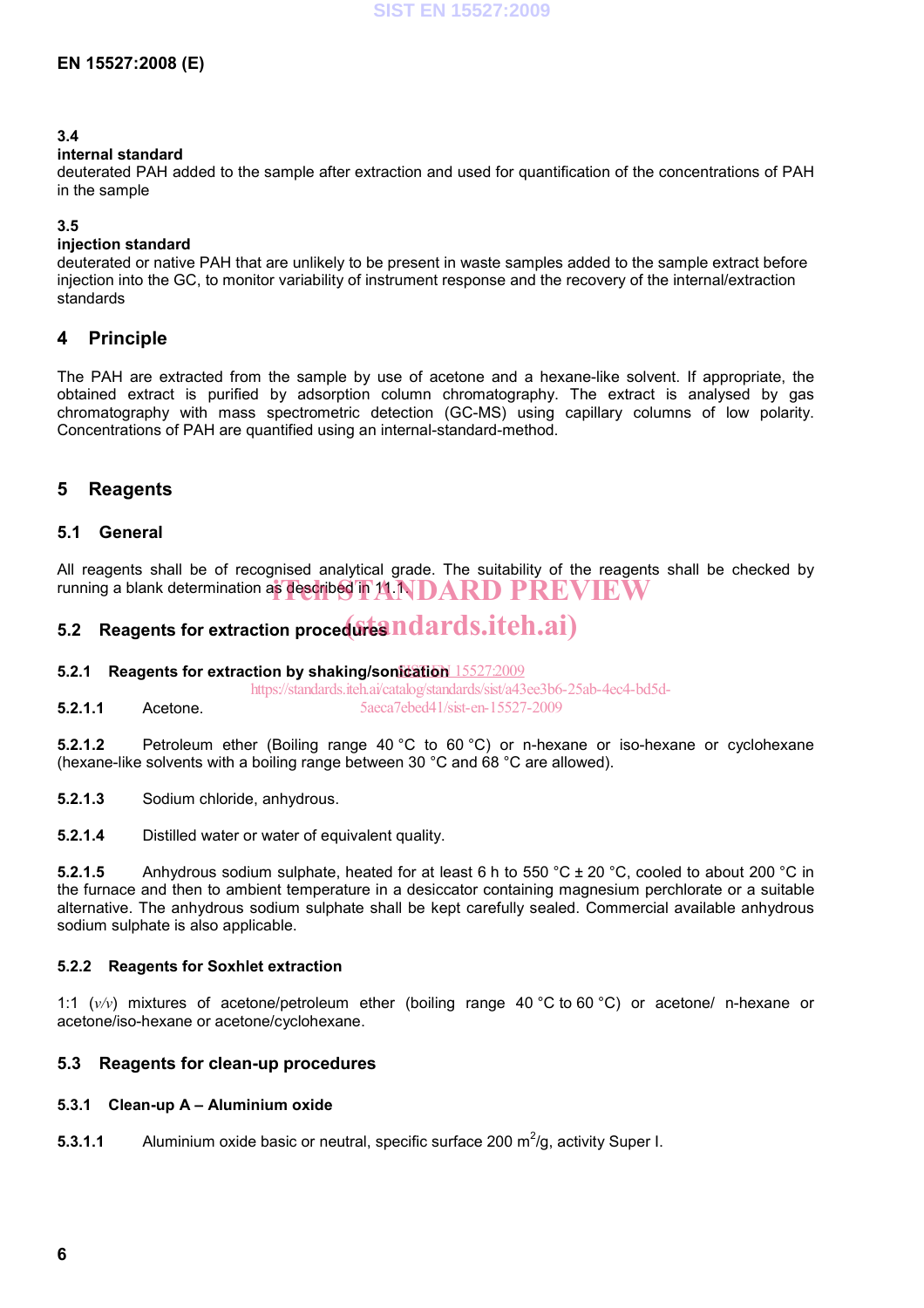**5.3.1.2** Preparation of deactivated aluminium oxide. Add 10 g of water to 90 g of aluminium oxide (5.3.1.1). Shake until all lumps have disappeared. Allow the aluminium oxide to equilibrate before use for some 16 h, sealed from air. Use it for a maximum of 2 weeks.

# **5.3.2 Clean up B- Silica gel 60**

**5.3.2.1** Silica gel 60, particle size 63 µm to 200 µm.

**5.3.2.2** Preparation of silica gel 60 with a water content of 10 % *(w*/*w)*. Silica gel 60, heated for at least 3 h at 450 °C, cooled down and stored in a desiccator containing magnesium perchlorate or another suitable drying agent. Before use, heat it once again at least for 5 h at 130 °C in a drying oven. Then allow to cool in a desiccator to ambient temperature. Transfer the silica gel to a flask and add 10 % water *(w*/*w)*. Shake for 5 min intensively by hand until all lumps have disappeared and then for 2 h in a shaking machine. Store the deactivated silica gel sealed from air and use it for maximum of one week.

# **5.4 Reagents for gas chromatographic analysis**

**Carrier gas** for gas chromatography, e. g. helium of suitable purity.

# **5.5 Standards**

#### **5.5.1 Calibration standards, extraction standards and internal standards**

Choose internal/extraction standard substances whose physical and chemical properties (such as extraction Crioose internaliextraction standard substances whose privated and chemical properties (such as extraction<br>behaviour, retention time) are similar to those of the compounds to be analysed. Deuterated PAH should be used as internal standards for the GC-MS method for evaluation of results. Verify the stability of the used as internal standards for the GC-MS method for evaluation of results. Verify the stability of the<br>internal/extraction standards regularly. Table 1 contains hative and a minimum number of deuterated PAH to be used for calibration of specific analytes. The use of isotope dilution (each native PAH is quantified with respect to his labelled analogue) is recommended  $_{15527:2009}$ 

https://standards.iteh.ai/catalog/standards/sist/a43ee3b6-25ab-4ec4-bd5d-<br>NOTE Certified solutions of PAH and single solid PAH substances with certified purity are commercially available. **10 single solid FAH substances b**<br>Saeca7ebed41/sist-en-15527-2009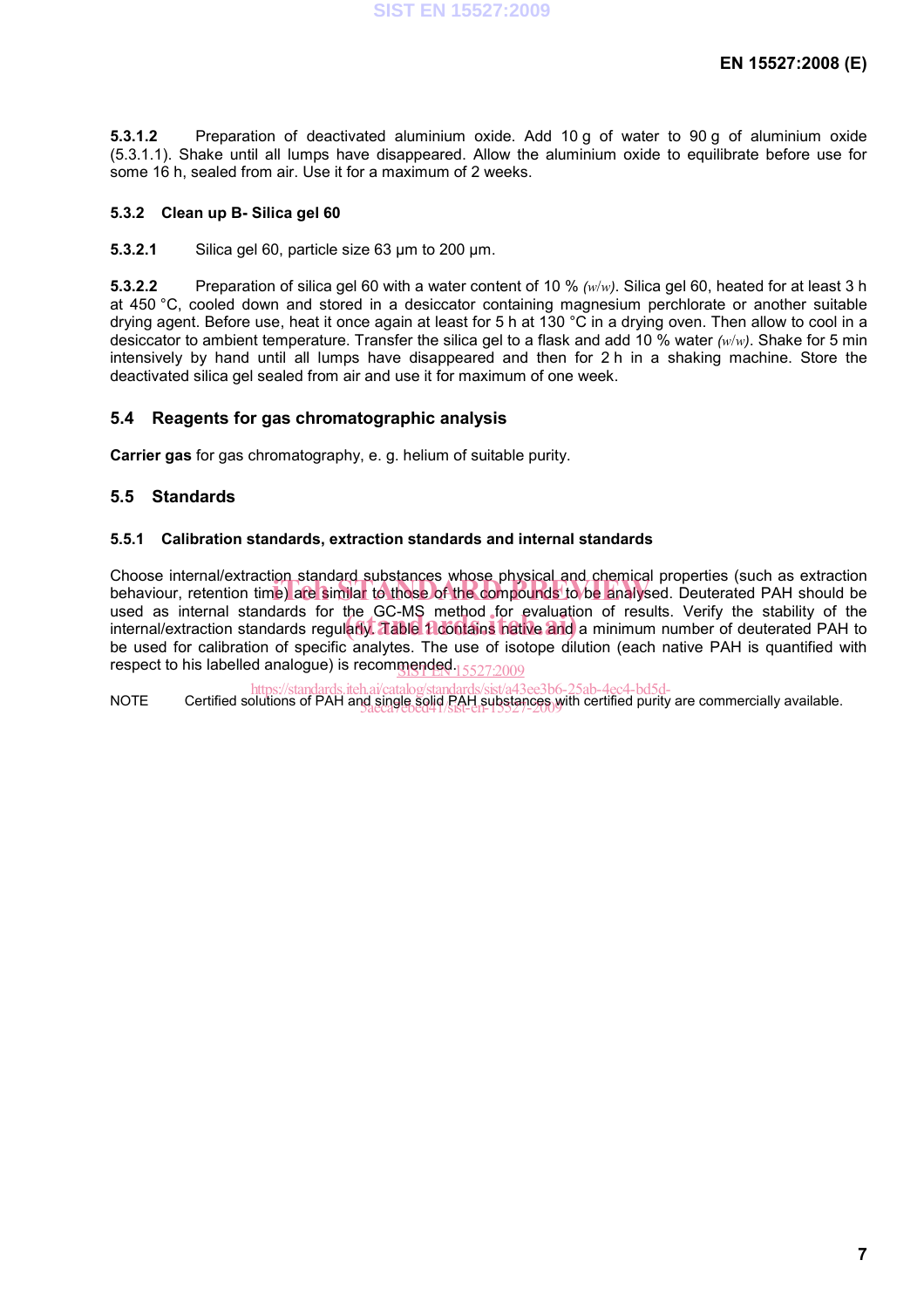| PAH reference substances for calibration |                          | Internal/extraction standard<br>substances: (deuterated PAH)          |
|------------------------------------------|--------------------------|-----------------------------------------------------------------------|
| Naphthalene                              | (CAS No. 91-20-3)        | Naphthalene- $D_8$                                                    |
| Acenaphthene                             | (CAS No.83-32-9)         | Acenaphthene- $D_{10}$                                                |
| Acenaphthylene                           | (CAS No.208-96-8)        |                                                                       |
| Fluorene                                 | (CAS No.86-73-7)         |                                                                       |
| Anthracene                               | (CAS No.120-12-7)        |                                                                       |
| Phenanthrene                             | (CAS No. 85-01-8)        | Phenanthrene- $D_{10}$ (extraction standard)                          |
| Fluoranthene                             | (CAS No.206-44-0)        |                                                                       |
| Pyrene                                   | (CAS No.129-00-0)        |                                                                       |
| Benzo(a)anthracene                       | (CAS No.56-55-3)         | Benzo(a)anthracene- $D_{12}$                                          |
| Chrysene                                 | (CAS.No.218-01-9)        |                                                                       |
| Benzo(b)fluoranthene                     | (CAS No. 205-99-2)       |                                                                       |
| Benzo(k)fluoranthene                     | <u>(CAS No.207-08-9)</u> |                                                                       |
| Benzo(a)pyrene                           | $(CAS No.50-32-8)$       | Benzo(a)pyrene-D <sub>12</sub>                                        |
| Indeno $(1,2,3$ -cd)pyrene               | $(CAS No.193-39-5)$      | .iten.a                                                               |
| Dibenzo(ah)anthracene                    | (CAS No.53-70-3)         | 2000C                                                                 |
| Benzo(ghi)perylene                       |                          | https://sto2dScNoeti9ile24k2y/standards/sist/a43ee3b6-25ab-4ec4-bd5d- |
|                                          | Saeca/ebed41/sist        | $Perviene-D_{12}$                                                     |

# **Table 1 — Native PAH and deuterated PAH**

# **5.5.2 Injection standards**

A deuterated PAH is added to the final extract before GC-MS injection to check the recovery of the deuterated internal/extraction standards. Suitable injection standards are 1-methylnaphthalene- $D_{10}$ , benzo(e)pyrene- $D_{10}$ and triphenylene- $D_{12}$ .

# **6 Apparatus**

# **6.1 Extraction and clean-up procedures**

Customary laboratory glassware.

All glassware and material that comes into contact with the sample or extract shall be free of PAH and any interfering compounds.

# **6.1.1 Extraction procedures**

**6.1.1.1** Glass sample bottles of appropriate size with glass stopper or screw top and polytetrafluorethene seal (PTFE).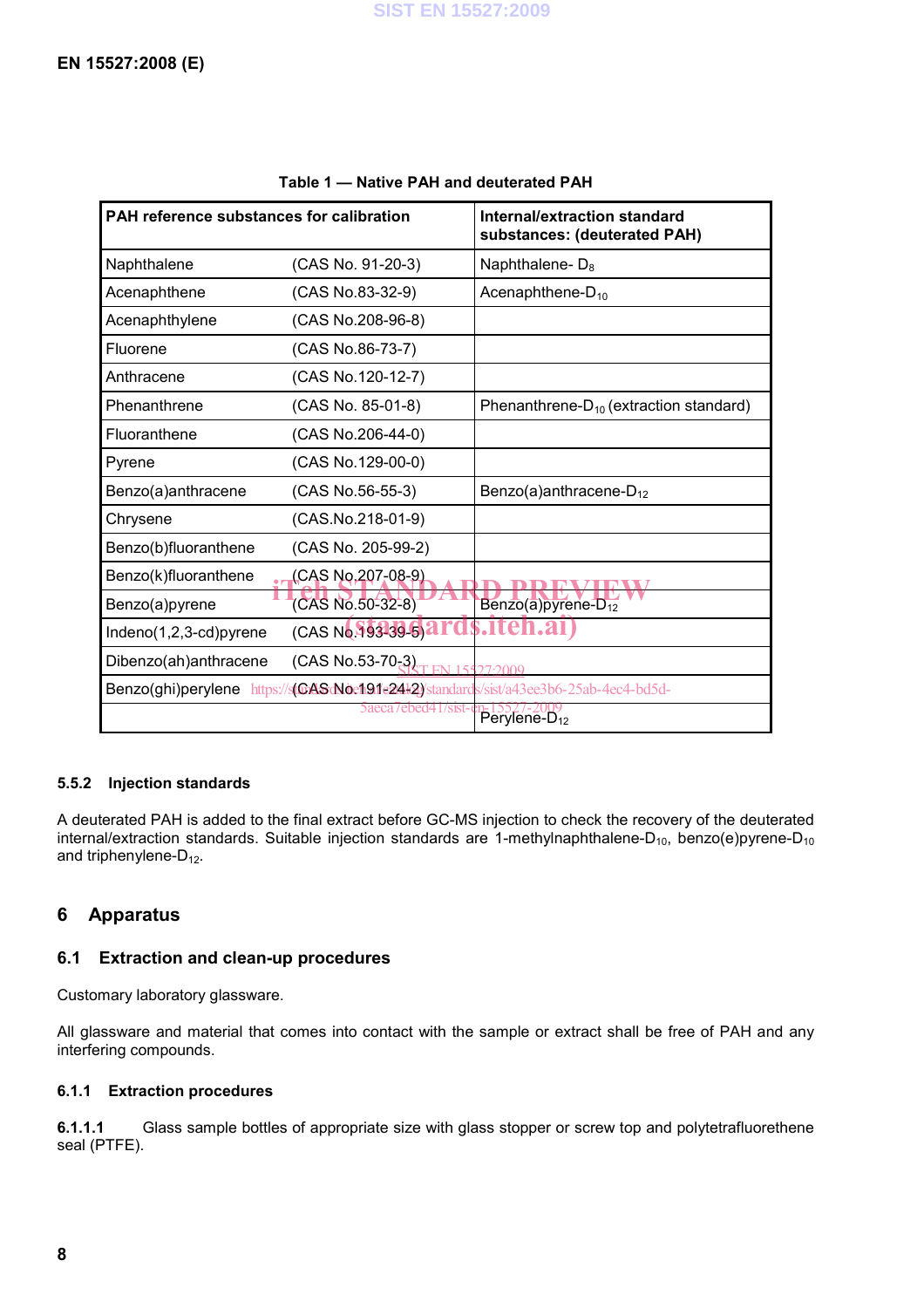**6.1.1.2** Shaking device, with horizontal movement (200 to 300 strokes per minute).

- **6.1.1.3** Ultrasonic bath.
- **6.1.1.4** Water bath, adjustable up to 100 °C.
- **6.1.1.5** Separatory funnels with a capacity of 1 l.

**6.1.1.6** Conical flasks with a capacity of 500 ml.

**6.1.1.7** Soxhlet extraction apparatus, consisting of: round bottom flask, e. g.100 ml, Soxhlet extractors and soxhlet thimbles, e. g. 27 mm x 100 mm, vertical condensers, e. g. 300 mm, water-bath or heating mantle as heating apparatus.

**6.1.1.8** Evaporator, Kuderna Danish or other evaporators, e. g. a rotary evaporator, if found to be equally suitable.

**6.1.1.9** 5 ml volumetric flask.

### **6.1.2 Clean-up procedures**

**6.1.2.1** Quartz wool or silanized glass wool

NOTE Working with quartz wool imposes a risk to health through the release of fine quartz particles. Inhalation of these should be prevented<sup>e</sup> Teh STANDARD PREVIEW

- **6.1.2.2** Boiling chips glass or porcelain beads ds.itch.ai)
- **6.1.2.3** Calibrated test tubes with a capacity of 10 ml to 15 ml and ground glass stopper. SIST EN 15527:2009
- **6.1.2.4** Glass chromatography column, 5 mm to 10 mm internal diameter, length e. g. 600 mm. 5aeca7ebed41/sist-en-15527-2009

# **6.2 Gas chromatograph**

Gas chromatograph equipped with an on-column, split/splitless or programmable temperature vaporizer (PTV) injection system, capillary column (6.3) and a mass spectrometric detector (GC-MS).

# **6.3 Capillary columns**

Low to medium polar capillary columns such as 5 % phenyl-methyl silicone stationary phase coated onto fused silica capillary column or an equivalent chemically bonded phase column may be used. Choose a capillary column that allows for sufficient resolution of the critical pairs mentioned below.

The resolution between the chromatographic peaks of benzo(b)fluoranthene/ benzo(k)fluoranthene as well as of benzo(a)pyrene/benzo(e)pyrene shall be better than 0,5. The resolution is defined according to Figure 1 and Equation (1):